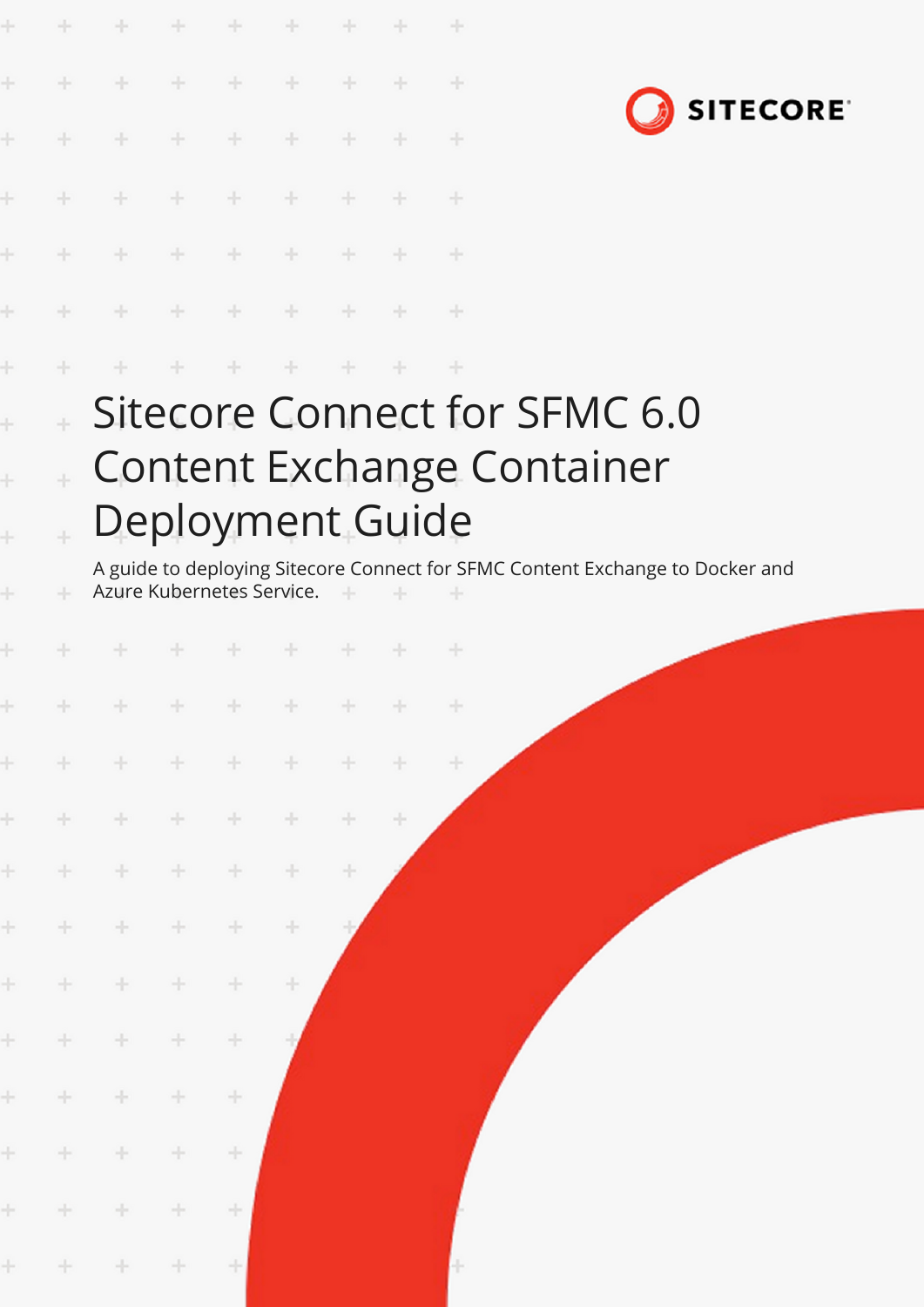

# **Table of Contents**

| 4. Add the SFMCCE connector module to Sitecore in Azure Kubernetes Service |  |
|----------------------------------------------------------------------------|--|
|                                                                            |  |
|                                                                            |  |
|                                                                            |  |
|                                                                            |  |
|                                                                            |  |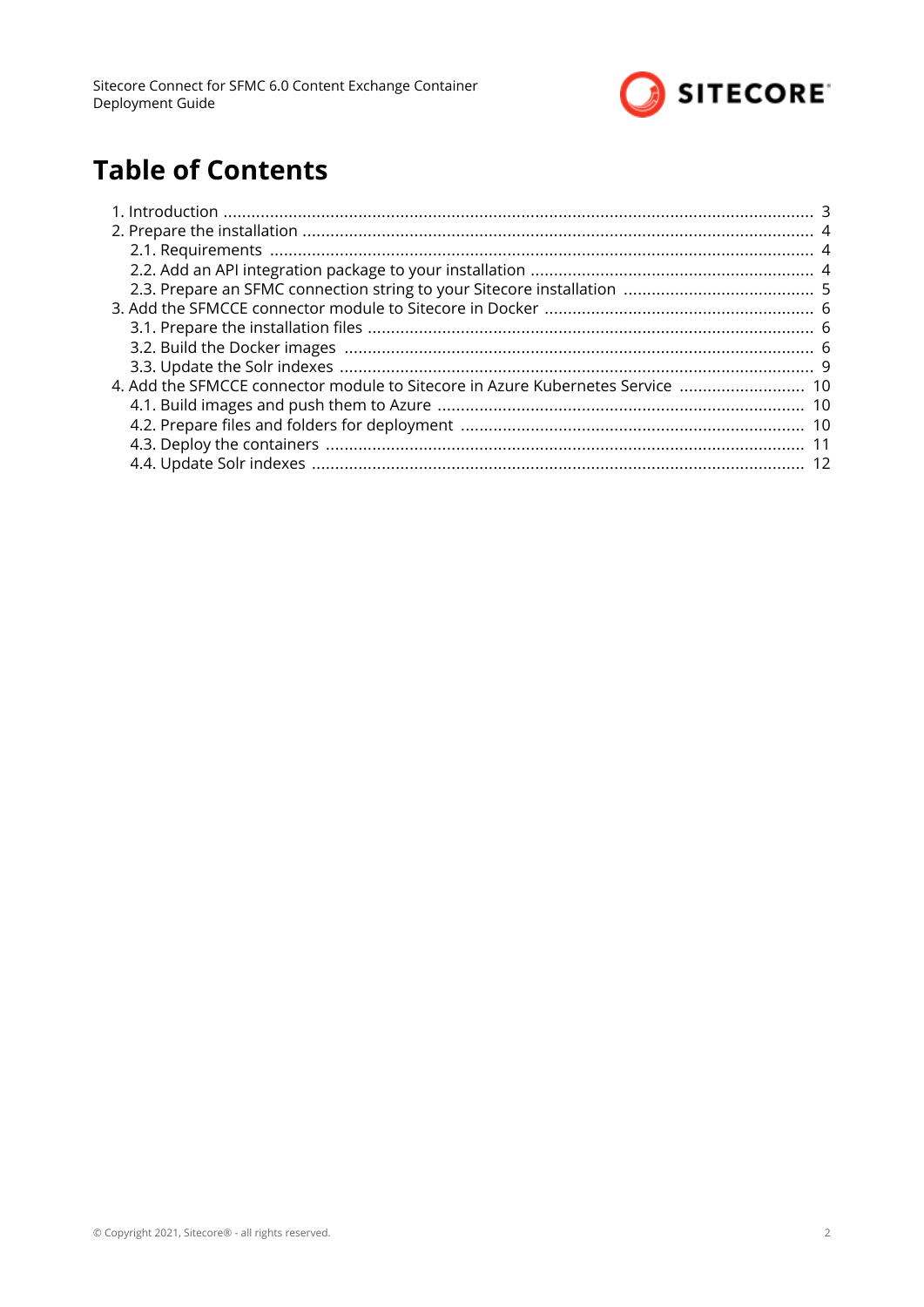

# <span id="page-2-0"></span>**1. Introduction**

Sitecore Connect for Salesforce Marketing Cloud - Content Exchange (SFMC-CE) enables you to push Sitecore media item structures to corresponding asset structures in Salesforce.

This guide shows you how to add the SFMC-CE connector to Sitecore container installations for Docker and Azure Kubernetes Service.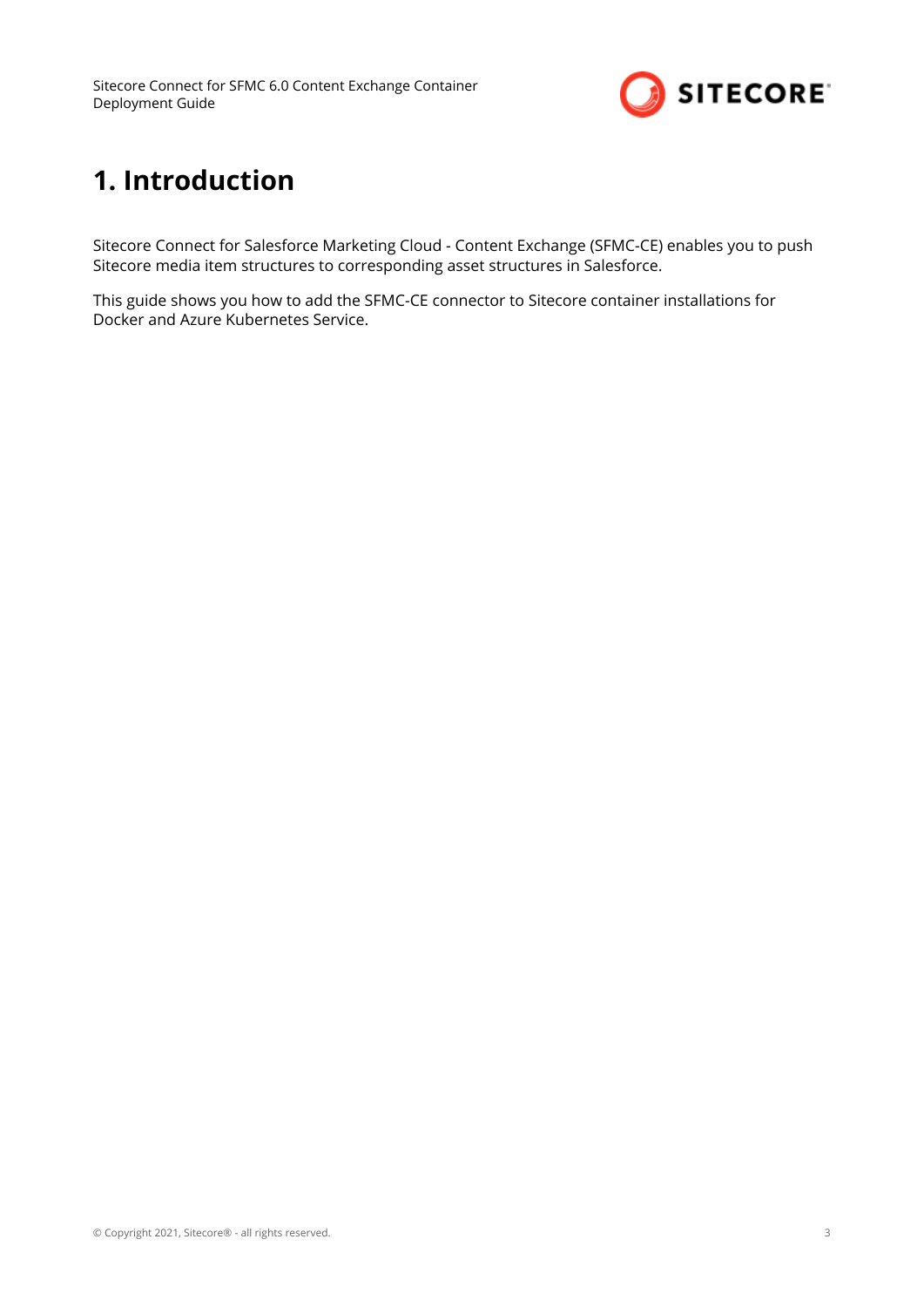

# <span id="page-3-0"></span>**2. Prepare the installation**

This section explains how to prepare for deploying the Sitecore Connect software for Salesforce Marketing Cloud - Content Exchange (SFMC-CE) connector to Docker and Azure Kubernetes Service.

## **2.1. Requirements**

Before you install SFMC-CE for containers , you must have the following:

- Docker Desktop installed and running. For instructions on how to set up the Docker environment, see the [Containers in Sitecore development](https://doc.sitecore.com/developers/101/developer-tools/en/set-up-the-environment.html)[Containers in Sitecore development](https://doc.sitecore.com/ja/developers/101/developer-tools/set-up-the-environment.html) documentation.
- if the installation is done on Docker, you must have the Sitecore Docker container files deployed on a local machine . For instructions on how to prepare the Sitecore containers, see the *Installation Guide for Developer Workstation with Containers* on the [Sitecore download site](https://dev.sitecore.net/Downloads/Sitecore_Experience_Platform/101/Sitecore_Experience_Platform_101.aspx).
- If the installation is done on Kubernetes, you must have the Sitecore AKS container files deployed on a local machine . For instructions on how to prepare a Sitecore environment with Kubernetes, see the *Installation Guide for Production Environment with Kubernetes* on the [Sitecore](https://dev.sitecore.net/Downloads/Sitecore_Experience_Platform/101/Sitecore_Experience_Platform_101.aspx) [download site](https://dev.sitecore.net/Downloads/Sitecore_Experience_Platform/101/Sitecore_Experience_Platform_101.aspx).
- An SFMC account where you can create an installed package with appropriate access rights.

To prepare for the installation, you must:

- add an API integration package to your SFMC installation
- prepare an SFMC connection string.

## **2.2. Add an API integration package to your installation**

To add an API integration package to your Salesforce Marketing Cloud (SFMC) installation:

- 1. Follow the steps in the Marketing Cloud Package Development documentation for Salesforce, in the *Create and Install Packages* section.
- 2. Select the Server-to-Server integration type for the API Integration package.
- 3. Add the following required rights for your connection:

| Category | Type                 | <b>Rights</b> |  |
|----------|----------------------|---------------|--|
| Assets   | Documents and images | $\cdot$ Read  |  |
|          |                      | • Write       |  |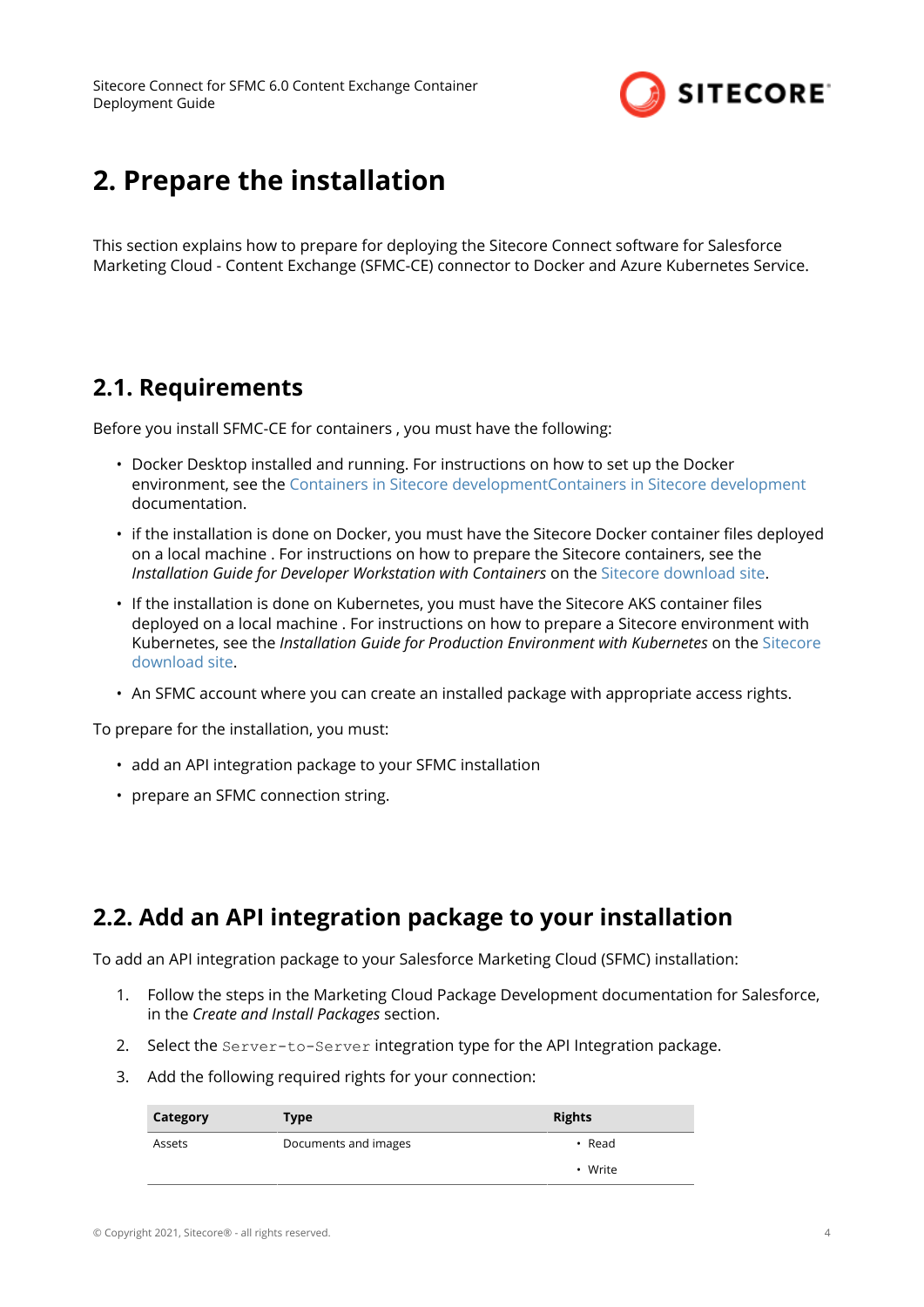

<span id="page-4-0"></span>

| Category | <b>Type</b>   | <b>Rights</b> |
|----------|---------------|---------------|
| Assets   | Saved content | $\cdot$ Read  |
|          |               | • Write       |
| Hub      | Tags          | • Write       |

## **2.3. Prepare an SFMC connection string to your Sitecore installation**

To construct a Salesforce Marketing Cloud (SFMC) connection string to your Sitecore installation:

- 1. In Salesforce, in the component you created, in the **Components** area, make a note of the following values:
	- Client Id
	- Client Secret
	- Authentication Base URI
	- REST Base URI
	- SOAP Base URI
- 2. Use the values to construct a connection string with this format:

```
SFMC_CONNECTIONSTRING=client id=<Client Id>;
                       client secret=<Client Secret>;
                      auth endpoint=<Authentication Base URI>;
                      rest endpoint=<REST Base URI>;
                       soap endpoint=<SOAP Base URI>;
```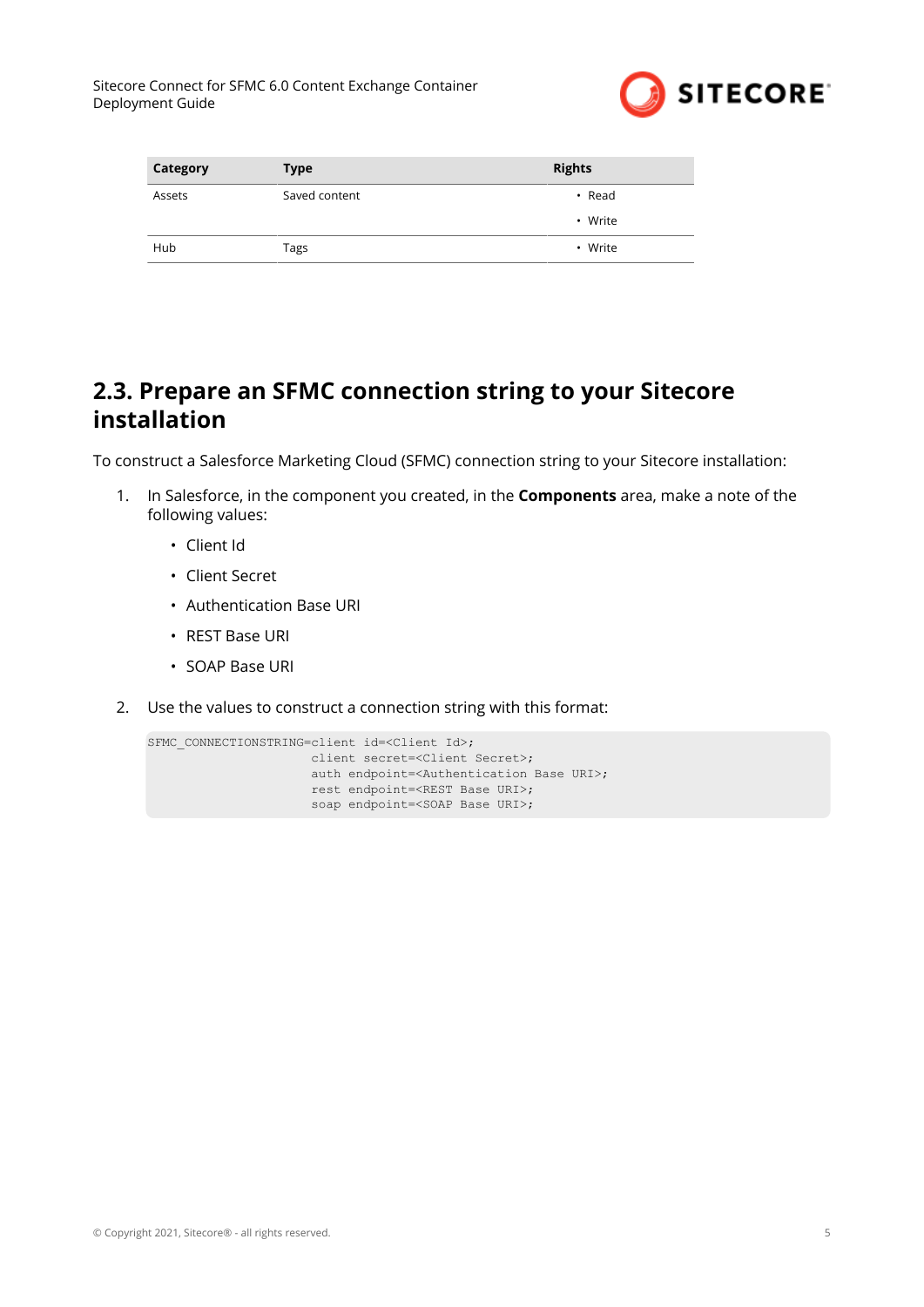

# <span id="page-5-0"></span>**3. Add the SFMCCE connector module to Sitecore in Docker**

To add Sitecore Connect for Salesforce Marketing Cloud - Content Exchange (SFMCCE) in Docker, you must:

- 1. Prepare the installation files.
- 2. Build the Docker images.
- 3. Update the Solr indexes.

## **3.1. Prepare the installation files**

To prepare the files you need for the installation:

- 1. Download the SFMCCE container deployment package from the [Sitecore download page](https://dev.sitecore.net/Downloads/). Extract it to your local workstation with the folder structure intact.
- 2. Go to the folder into which you extracted the SFMCCE container deployment package. Go to the folder for the Windows version and topology you are using, for example, compose \ltsc2019\xp1.
- 3. Open the .env-example file in an editor. Copy all the variables to the clipboard.
- 4. Go to the Sitecore container deployment folder on your local machine. Go to the folder for the Windows version and topology you are using, for example,  $\text{compare} \ltimes 2019\xpt \ltimes 1$ .
- 5. Open the .  $env$  file in an editor, and paste in the variables from the SFMCCE .  $env$ -example file. Replace the default value for SFMC CONNECTIONSTRING with the connection string you prepared in Prepare to deploy SFCRM to Sitecore containers.
- 6. From the SFMCCE compose\<version>\<topology> folder, copy the dockercompose.override.yml file to the Sitecore container deployment compose\<version> \<topology> folder (where the docker.compose.yml file is).

## **3.2. Build the Docker images**

When you have prepared the installation files, you must create Docker files for each role, and build the Docker images.

#### **NOTE**

For more information on image assets, see the documentation on how to [Add Sitecore](https://doc.sitecore.com/developers/101/developer-tools/en/add-sitecore-modules.html) [Modules](https://doc.sitecore.com/developers/101/developer-tools/en/add-sitecore-modules.html)[Add Sitecore Modules.](https://doc.sitecore.com/ja/developers/101/developer-tools/add-sitecore-modules.html)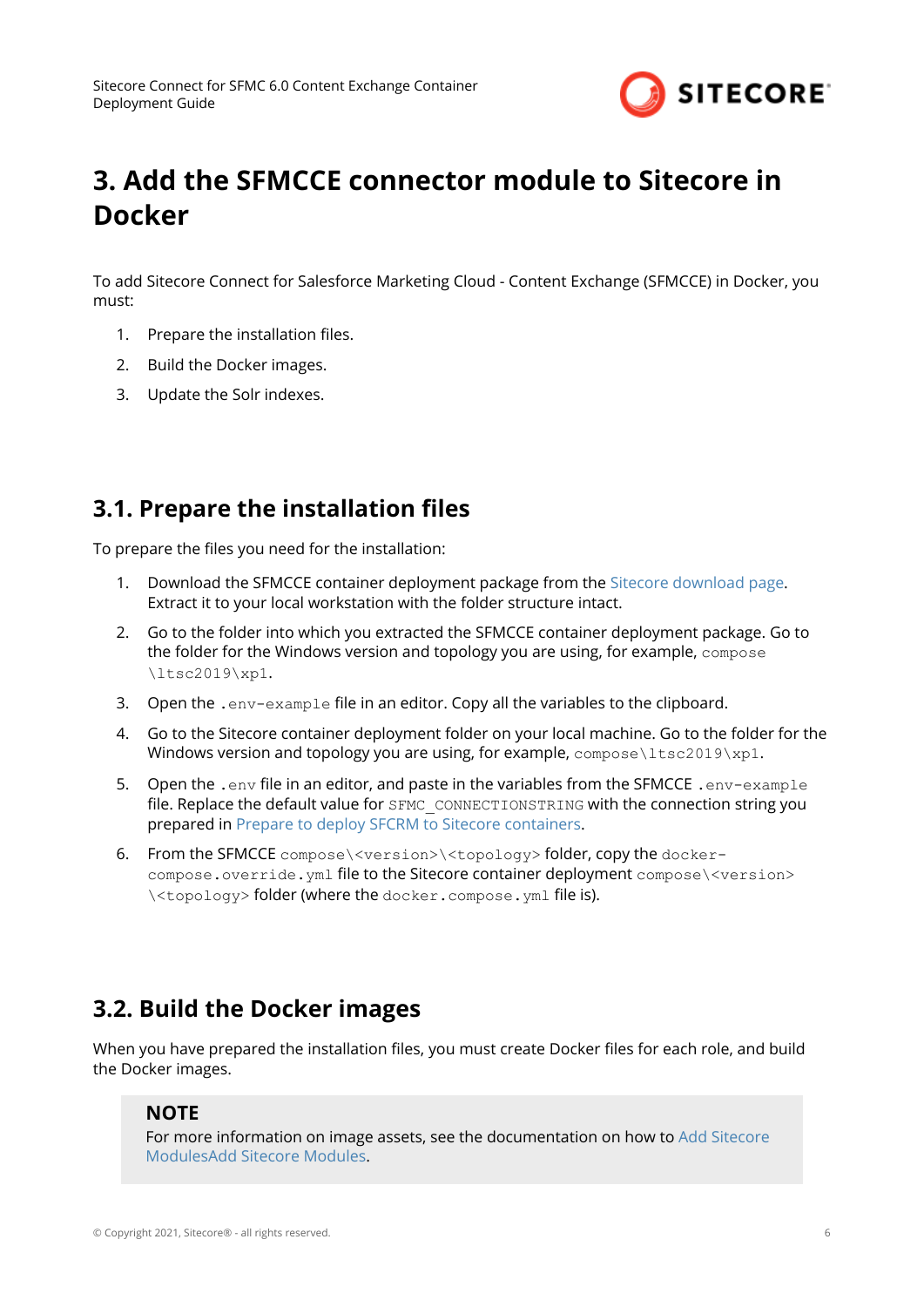

To build the images:

- 1. Go to the Sitecore container deployment folder on your local machine. Go to the folder for the Windows version and topology you are using, for example, compose/ltsc2019/xp1. Create a folder and name it *module*.
- 2. In the module folder, create these subfolders:
	- mssql
	- cm
	- mssql-init

#### **NOTE**

The mssql-init image is only necessary if you are deploying to Azure Kubernetes Services (AKS).

- 3. In each subfolder, create a new file and name it Dockerfile.
- 4. In the mssql folder, in the Dockerfile file, enter the following instructions:

```
# escape=`
ARG BASE_IMAGE
ARG SFMCCE IMAGE
FROM ${SFMCCE IMAGE} as sfmcce
FROM ${BASE_IMAGE}
SHELL ["powershell", "-Command", "$ErrorActionPreference = 'Stop'; $ProgressPreference = 
'SilentlyContinue';"]
# Deploy SFMCCE dacpac file
COPY --from=sfmcce C:\module\db C:\sfmcce data
RUN C:\DeployDatabases.ps1 -ResourcesDirectory C:\sfmcce data; `
     Remove-Item -Path C:\sfmcce_data -Recurse -Force;
```
5. In the cm folder, in the Dockerfile file, enter the following instructions:

```
# escape=`
ARG BASE_IMAGE
ARG SFMCCE IMAGE
ARG TOOLING_IMAGE
FROM ${SFMCCE IMAGE} as sfmcce
FROM ${TOOLING IMAGE} as tooling
FROM ${BASE_IMAGE} as baseImage
SHELL ["powershell", "-Command", "$ErrorActionPreference = 'Stop'; $ProgressPreference = 
'SilentlyContinue';"]
#Add tools from sitecore-docker-tools-assets
COPY --from=tooling \tools\ C:\tools\
FROM baseImage as toolsfmc
#Copy from image\module\cm\content
COPY --from=sfmcce \module\cm\content C:\inetpub\wwwroot
#Copy transformation files
```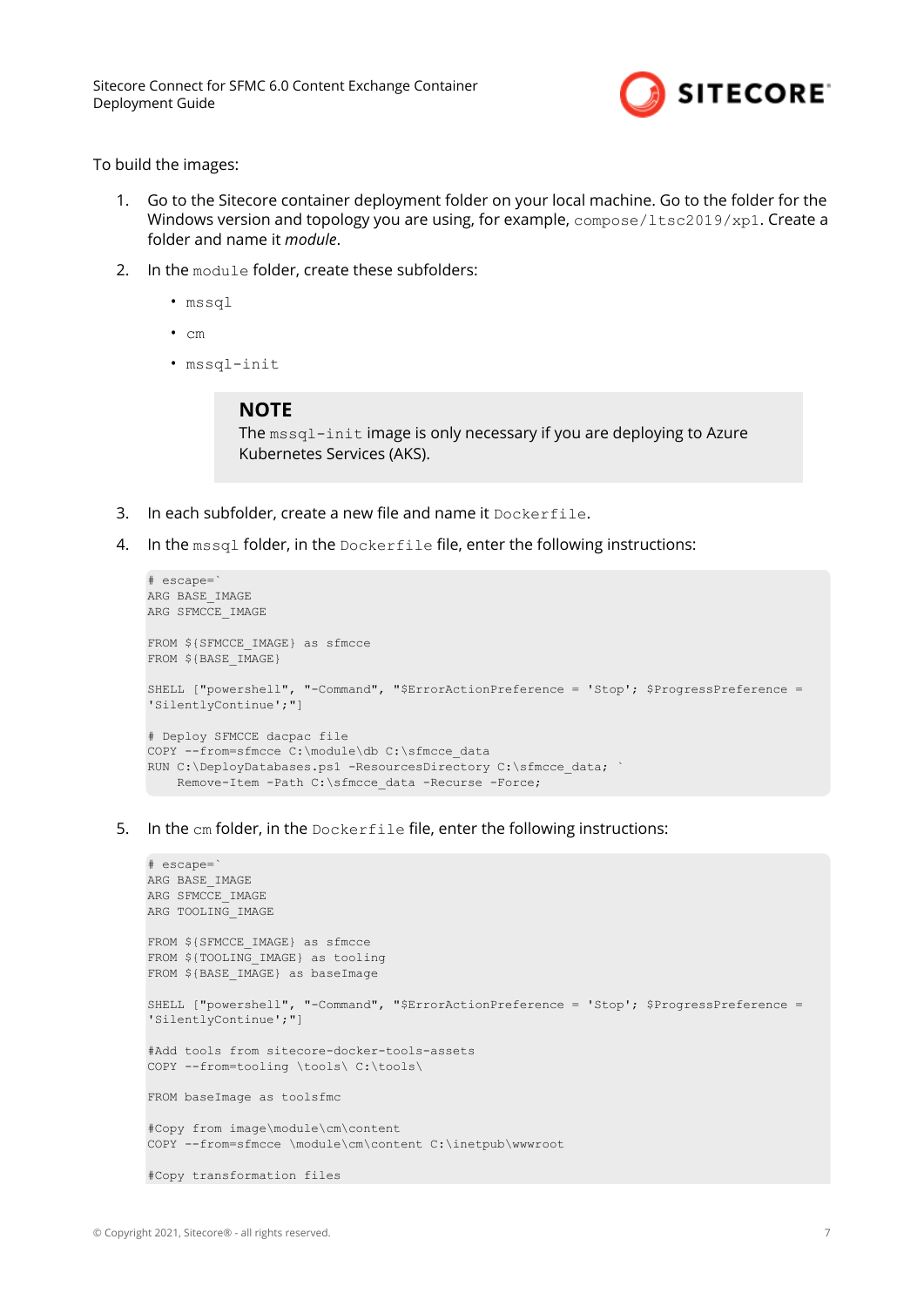

COPY --from=sfmcce \module\xdttransform\cm\transforms\ C:\transforms\role

```
# Add SFMCCE connection strings in Sitecore config file
RUN C:\tools\scripts\Invoke-XdtTransform.ps1 -Path C:\inetpub\wwwroot -XdtPath 
C:\transforms\role
```
6. If you are deploying to AKS, in the  $msq1-int$  folder, in the  $Dockerfile$  file, enter the following instructions:

```
# escape=`
ARG BASE_IMAGE
ARG SFMCCE_IMAGE
FROM ${SFMCCE IMAGE} as sfmcce
FROM ${BASE_IMAGE}
SHELL ["powershell", "-Command", "$ErrorActionPreference = 'Stop'; $ProgressPreference = 
'SilentlyContinue';"]
# Deploy SFMCCE dacpac file
COPY --from=sfmcce C:\module\db C:\resources\ce
```
7. In the compose\<version>\<topology>\docker-compose.override.yml file, add build instructions for each role. If you are using, for example, the XP0 topology, the file will look like this:

```
services:
  cm:
    image: sitecore-sfmcce-xp0-cm:${SITECORE_VERSION}
    build:
      context: ./module
      dockerfile: ./cm/Dockerfile
     args:
       BASE IMAGE: ${SITECORE DOCKER REGISTRY}sitecore-xp0-cm:${SITECORE VERSION}
       SFMCCE IMAGE: ${SITECORE DOCKER REGISTRY}modules/sitecore-sfmcce-xp0-assets:$
{SFMCCE_VERSION}
       TOOLING IMAGE: ${SITECORE TOOLS REGISTRY}sitecore-docker-tools-assets:$
{TOOLS_VERSION}
        environment:
         Sitecore ConnectionStrings mysf: ${MYSF CONNECTIONSTRING}
mssql:
  image: sitecore-sfmcce-xp0-mssql:${SITECORE_VERSION}
  build:
    context: ./module
    dockerfile: ./mssql/Dockerfile
   args:
     BASE IMAGE: ${SITECORE DOCKER REGISTRY}sitecore-xp0-mssql:${SITECORE VERSION}
     SFMCCE IMAGE: ${SITECORE DOCKER REGISTRY}modules/sitecore-sfmcce-xp0-assets:$
{SFMCCE_VERSION}
```
#### **NOTE**

If you are deploying to AKS, remember to add build instructions for the  $mssa1$ init image as well.

8. In the compose\<version>\<topology>\.env file, add the asset image version. For example:

```
SFMCCE VERSION=<image version for your topology>
SITECORE_TOOLS_REGISTRY=scr.sitecore.com/tools/
TOOLS_VERSION=<image version for your topology>
```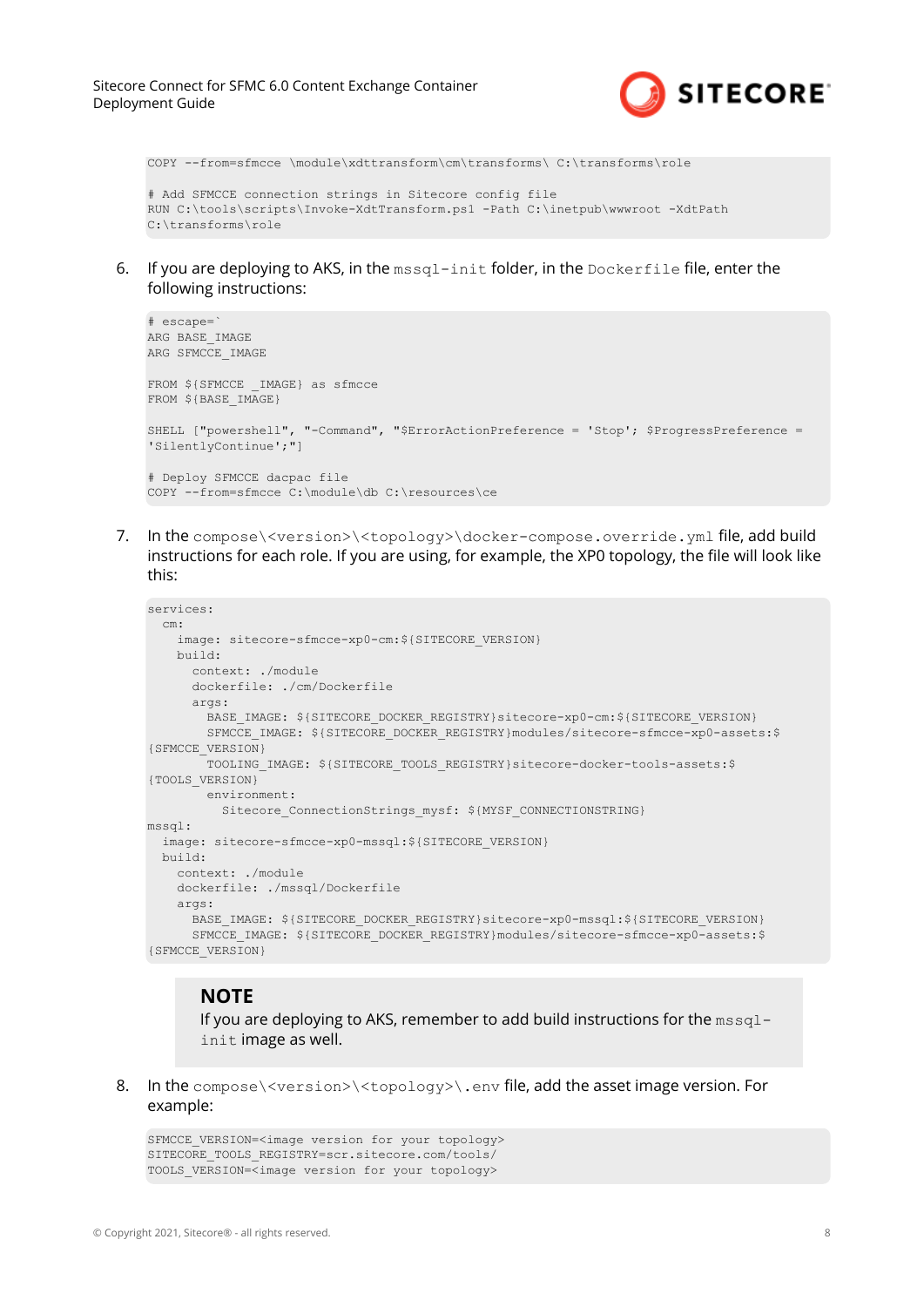

#### <span id="page-8-0"></span>**NOTE**

You can find the image version in the Sitecore Docker Images repository.

- 9. In the Windows console, go to the folder containing the docker-compose.override.yml file. Run the command docker-compose build.
- 10. Once the build completes, run the command docker-compose up -d.

## **3.3. Update the Solr indexes**

When the Docker compose command has finished, you must update your Solr indexes.

To update the indexes:

- 1. When the Docker compose command finishes, browse to your Sitecore URL, for example, https://xp0cm.localhost/. Open the control panel and click on **Populate Solr Managed Schema**.
- 2. After Sitecore has populated the Solr Schema, click **Indexing Manager**.
- 3. Open the Content Editor with *Master* as the content database.
- 4. In the content tree, navigate to */sitecore/system/settings*. Verify that the *SFMC Connector* item is available.
- 5. Navigate to *SFMC Connector/Configuration*. On the Folder tab, verify that the **SFMC Configuration** button is available.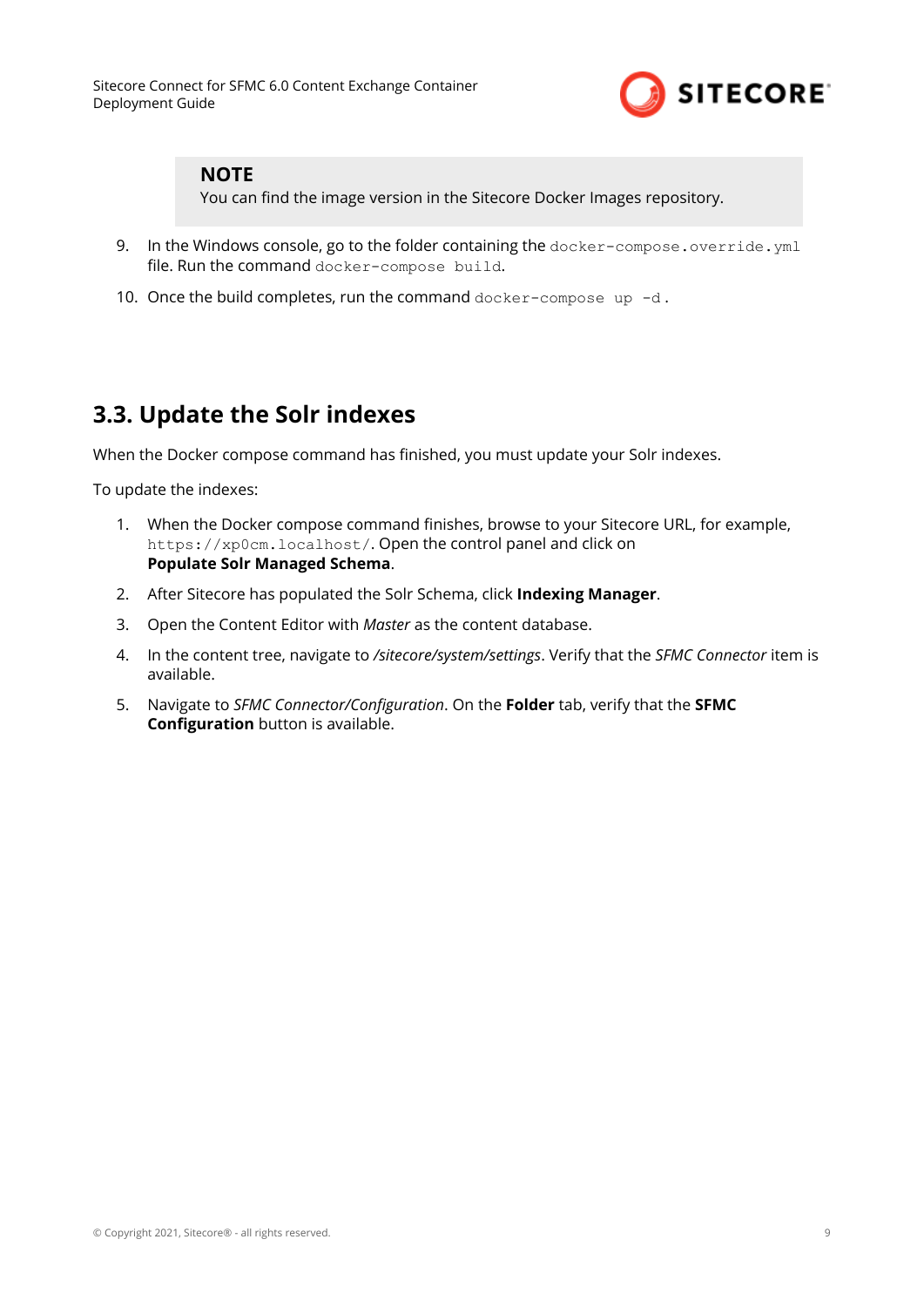

# <span id="page-9-0"></span>**4. Add the SFMCCE connector module to Sitecore in Azure Kubernetes Service**

To add the Sitecore Connect for Salesforce Marketing Cloud (SFMCCE) connector in Azure Kubernetes Service (AKS) you must:

- 1. Build the SFMCCE images and push them to Azure.
- 2. Prepare files and folders for deployment.
- 3. Deploy the containers using *kubectl* commands.
- 4. Update your Solr indexes.

## **4.1. Build images and push them to Azure**

To build the images for SFMCCE and push them to Azure:

- 1. Build the images for SFMCCE as explained in Add the SFCRM connector module to Sitecore in Docker.
- 2. Tag the images with the docker tag command. For example:

```
docker tag sfmcce/sitecore-xp1-cm:10.1.0.005207.643-10.0.17763.1757-ltsc2019 $registry/
sitecore-sfmcce-xp1-cm:<tag version>
```
3. Push the images to your Azure registry with the docker push command. For example

docker push \$registry/sitecore-sfmcce-xp1-cm:<tag version>

## **4.2. Prepare files and folders for deployment**

To prepare files and folders in your installation for deployment:

- 1. Download the SFMCCE container deployment package from the [Sitecore Developer Portal](https://dev.sitecore.net/) and extract it to a folder on your local workstation.
- 2. Open the folder into which you extracted the SFMCCE container deployment package.
- 3. Navigate to the  $k8s \times resion \times topology > folder$ , for example,  $k8s \lt 162019 \times p1$ . Copy the overrides subfolder to the Sitecore Experience Platform (SXP) container deployment package folder k8s\<version> (on the same level as the xp1 folder).
- 4. In the SXP container deployment package, in each of the overrides, overrides\xp1\init, and overrides\xp1\secrets folders, locate the kustomization. yaml file. In each file,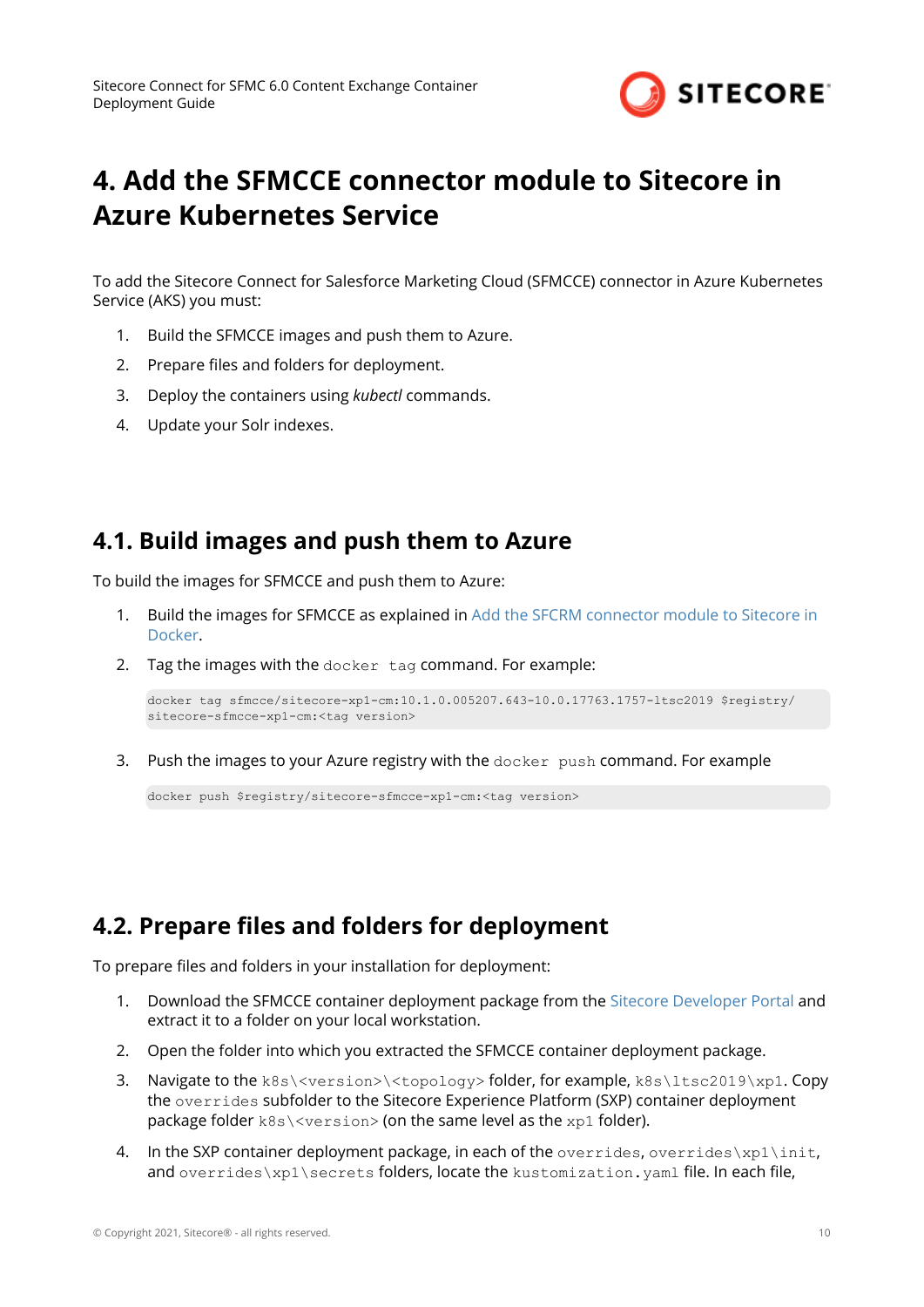

<span id="page-10-0"></span>update the bases parameter with the appropriate folder names for your installation, for example,  $\ldots / \ldots / \mathrm{xpl}$ .

#### **NOTE**

The bases parameter contains the placement of the original Sitecore container deployment files that the kustomization. yaml files override.

- 5. In each of the kustomization. yaml files, in the images: section, update the newName and newTag parameters with the values for the mssql-init and cm images you pushed to the Azure Registry.
- 6. In the overrides\xp1\secrets folder, in the sitecore-salesforce-contentexchange-connection-string.txt file, replace the content with the connection string you prepared in Prepare to deploy SFCRM to Sitecore containers.

## **4.3. Deploy the containers**

Prepare the AKS cluster configuration and deploy the ingress controller. For information on how to do this, see the *Installation Guide for Production Environment for Kubernetes* which is available on the [Sitecore download page.](https://dev.sitecore.net/Downloads/)

To deploy the containers and the necessary Kubernetes components:

- 1. Open the Windows console, and navigate to the folder containing the  $xp1$  and overrides folders.
- 2. Deploy the secrets. Use this command:

kubectl apply -k ./overrides/xp1/secrets/

3. Run the external folder. Use this command:

kubectl apply -k ./xp1/external/

4. Wait for all containers to have the status *Ok/Running*. You can check the status with this command:

kubectl get pods -o wide

5. Run the init folder. Use this command:

```
kubectl apply -k ./overrides/xp1/init/
```
6. Wait for all containers to have the status *Completed*. You can check the status with this command:

kubectl get pods